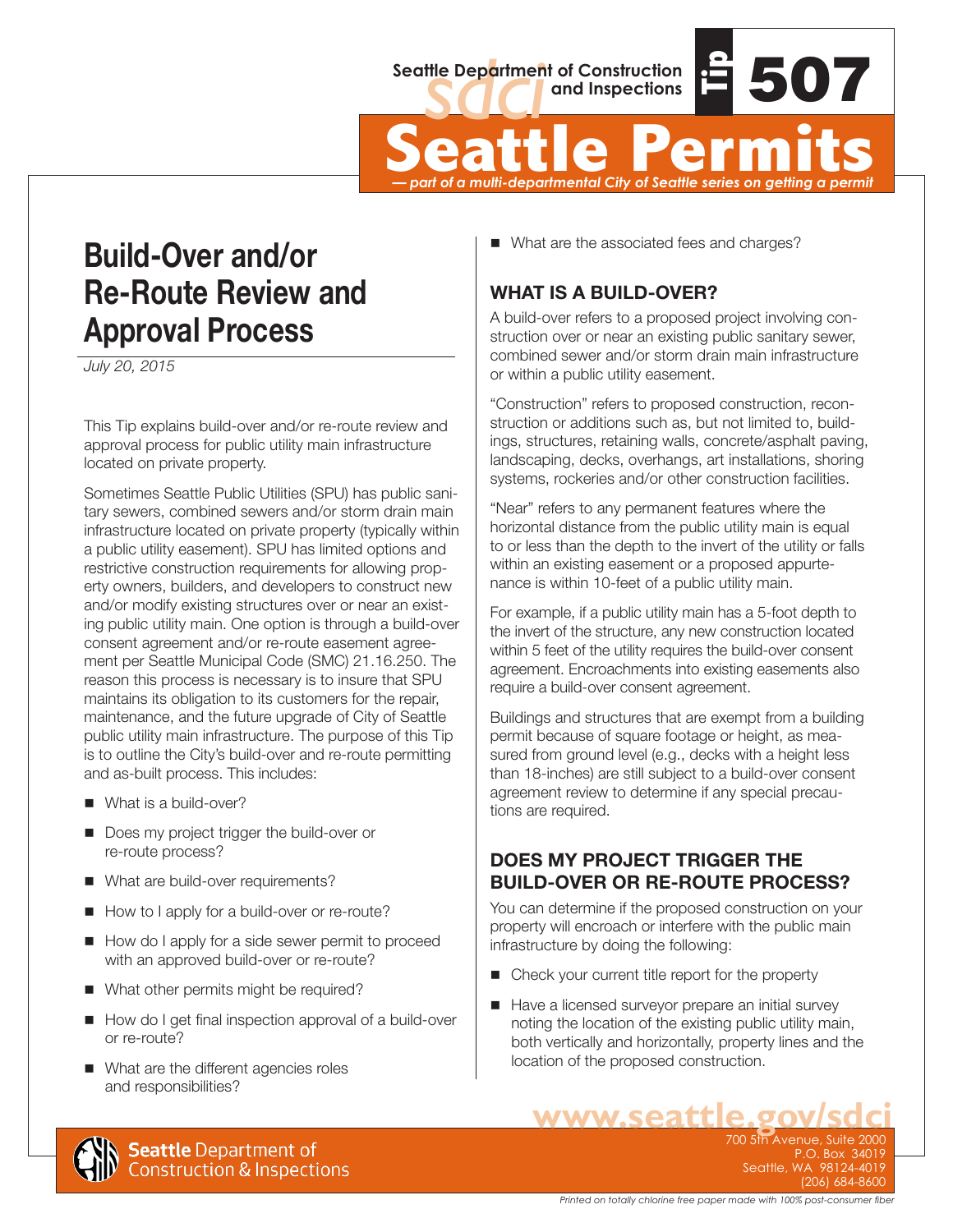- Call for utility locations a few days before starting your project by dialing 811.
- Check the sewer and drainage maps available at the Seattle Department of Construction and Inspectiosn (Seattle DCI) Drainage and Sewer Counter:
	- Online at: **http://web6.seattle.gov/DPD/sides  [ewercardsv2/](http://web6.seattle.gov/DPD/sidesewercardsv2/)**
	- Email: **[sidesewerinfo@seattle.gov](mailto:sidesewerinfo@seattle.gov)**
	- Call (206) 684-5362
	- In person at the Applicant Services Center (ASC), Seattle Municipal Tower, 700 Fifth Ave., 20th floor

Other sources of information are:

- SPU's Development Services Office (DSO) website: **[www.seattle.gov/util/engineering/Development-](http://www.seattle.gov/util/engineering/DevelopmentServicesOffice/)[ServicesOffice/](http://www.seattle.gov/util/engineering/DevelopmentServicesOffice/)**
- SPU Records Vault website: **[www.seattle.gov/util/](http://www.seattle.gov/util/Engineering/Records_Vault/) [Engineering/Records\\_Vault/](http://www.seattle.gov/util/Engineering/Records_Vault/)**
- SPU Standard Plans and Specifications website: **[www.seattle.gov/util/Engineering/Standard-](http://www.seattle.gov/util/Engineering/StandardSpecsPlans/)[SpecsPlans/](http://www.seattle.gov/util/Engineering/StandardSpecsPlans/)**

#### **WHAT ARE BUILD-OVER REQUIRE-MENTS?**

A build-over review is typically first identified early in the permit review process. You will be notified if a build-over review is required through the preliminary application report (PAR). SDCI will not issue the building permit until the build-over review has been approved by SPU. SPU reserves the right not to allow a build-over or re-route of a public utility main.

During SPU's build-over review, the following determinations are possible:

- 1) The project will not impact the public utility main. SPU review is not required.
- 2) The public utility main must be re-routed.
	- $\blacksquare$  Provide a new easement for the public utility main.
	- Construct the re-routed public utility main infrastructure per City standards and requirements.
	- Pay the SPU administrative costs, SDCI Side-Sewer Permit Fees which authorizes the construction, and other City/King County permit fees.
- $\blacksquare$  Pay for the replacement of existing public utility main infrastructure and landscaping attributable to the project's construction.
- Other conditions may apply on a case-bycase basis as determined by SPU.
- 3) A build-over is allowed and a consent agreement is required. If re-routing the public utility main around the project is impractical or impossible, SPU may grant approval through a build-over consent agreement. Prior to approval, SPU will ensure that the City's property rights and public utility main are adequately protected and the following is secured from the applicant:

Upgrade the existing public utility main if necessary. Provide a recorded easement over the existing infrastructure (unless one already exists).

■ Pay the SPU administrative costs, SDCI Side Sewer Permit Fees which authorizes the construction, and other City/King County permit fees.

Pay for the replacement of existing public structures and landscaping attributable to the project's construction.

Agree with the requirements set forth by SPU to protect the public interest by entering into a Consent Agreement with SPU. These requirements are then recorded, added to the plans, and the changes are executed via a SDCI side sewer permit, as well as any associated City/King County permits.

In some cases, the project can be constructed as proposed, however the property owner is responsible to remove improvements at SPU's discretion in order to provide maintenance access to SPU.

4) The proposed project must be redesigned so that it does not impact the City-owned public utility main.

Meeting the above criteria and any requirements described within this Tip does not guarantee the right to construct over or near an existing public utility main. The applicant must consult with SPU and SPU reserves the right to deny permission for a build-over request.

#### **HOW DO I APPLY FOR A BUILD-OVER OR RE-ROUTE?**

1) When it is determined that the project will be located over or near an existing public utility main, or will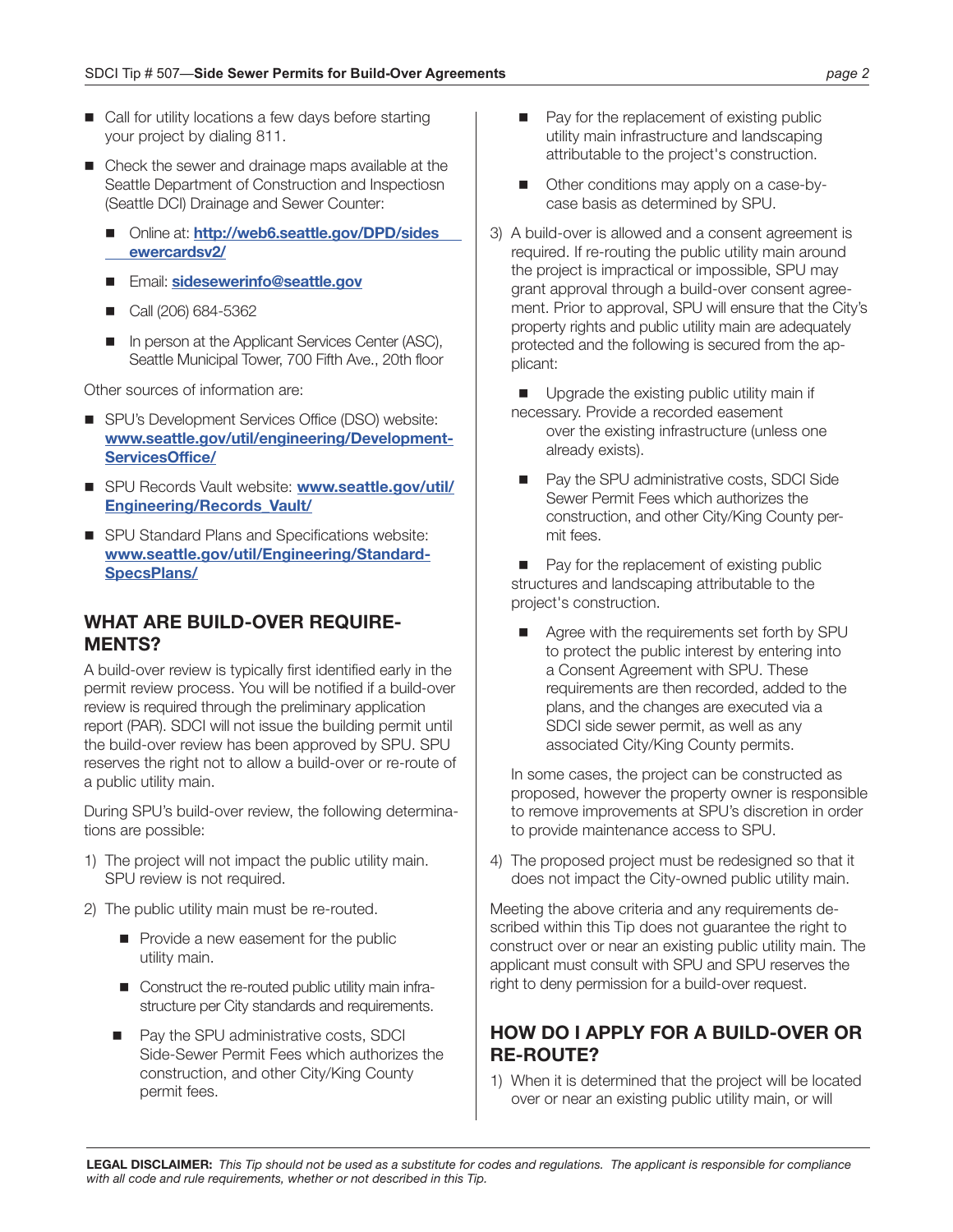encroach into a public utility main easement, submit the "Request for Buildover Review" application form and required documentation located at the end of this Tip.

- 2) The DSO will respond to your request with an acknowledgement letter and an invoice requiring a deposit to cover administrative costs. A meeting may be requested to discuss the project in further detail.
- 3) If you (as property owner) agree with minimum preliminary requirements stated in the acknowledgement letter, submit the following to the DSO:
	- n A copy of your vesting deed or title report

Separate re-route and/or design-change plans and profiles prepared by a licensed civil engineer. For some cases, public utility main located within the building shall be prepared by a licensed mechanical engineer.

- A topographic and boundary survey, prepared by a licensed professional land surveyor, in order to verify grade, invert elevations, easement, and utility and building locations.
- Payment as indicated on your invoice. You can make a payment with any of the following three options:
	- **n** In Person: City of Seattle Customer Service Center 700 5th Avenue, 4th Floor (lobby entrance) Monday - Friday, 8:00 a.m. – 5:00 p.m.
	- Online: **www.seattle.gov/util/payinvoice**
	- **By Mail:**  Seattle Public Utilities – DSO PO Box 94647 Seattle, WA 98124-4647
- 4) After the DSO receives the above-information and the deposit, DSO and Real Property Services (RPS) will begin review of your project. The review may require modifications of the submitted engineered plans. If a re-route of the public utility main is required, RPS will begin the process of creating a new easement. A new easement requires additional fees and an additional invoice will be sent by the DSO to the applicant.
- 5) Upon final plan approval by SPU, the applicant will need to submit three sets of finalized plans and profiles. The plans will:
- Be prepared on a City/SPU title block
- Be stamped by a licensed professional engineer
- Show construction details and notes for construction or alteration of existing public utility main
- Conform to the latest SPU Standard Plans and Specifications, available online at **[www.](http://www.seattle.gov/util/Engineering/StandardSpecsPlans/) [seattle.gov/util/Engineering/Standard](http://www.seattle.gov/util/Engineering/StandardSpecsPlans/)  [SpecsPlans/](http://www.seattle.gov/util/Engineering/StandardSpecsPlans/)**
- 6) Once the plan review is completed and the final plans are approved by DSO, RPS will:
	- For build-overs: Present a draft consent agreement for applicant review, approval and acceptance. **Consent agreements must be signed, executed, countersigned and recorded by SPU prior to issuance of a SDCI building or land use permit.**
	- For re-routes: Finalize the new easement and submit it for recording and legislation. **Enacting new easements or relinquishing existing easements requires City Council action prior to building permit approval, and may take up to 18 months.**

Submitting plans, utilizing all of the above criteria, does not guarantee the right to construct over or near an existing public utility main. SPU reserves the right to deny permission for a build-over request.

For status updates, contact the DSO at: **[SPU\\_DSO@](mailto:SPU_DSO@seattle.gov) [seattle.gov](mailto:SPU_DSO@seattle.gov)** or (206) 684-3333.

#### **HOW DO I APPLY FOR A SIDE SEWER PERMIT TO PROCEED WITH AN APPROVED BUILD-OVER OR RE-ROUTE?**

The construction and inspection of the approved buildover or re-route is implemented via a side sewer permit issued by SDCI. Side sewer permits can be obtained at the Applicant Services Center, Drainage and Sewer Counter, Seattle Municipal Tower, 700 Fifth Ave., 20th floor. You will need to submit the following:

- $\blacksquare$  Five sets of finalized plans with a stamped approval by DSO (as outlined above)
- n Drainage and side sewer application

For more information on side sewer permits, please contact SDCI directly at (206) 684 5362, **[sidesewer](mailto:sidesewerinfo@seattle.gov)[info@seattle.gov](mailto:sidesewerinfo@seattle.gov)** or online at: **[www.seattle.gov/sdci/](http://www.seattle.gov/sdci/permits/permits-we-issue-(a-z)/side-sewer-permit) [permits/permits-we-issue-\(a-z\)/side-sewer-permit](http://www.seattle.gov/sdci/permits/permits-we-issue-(a-z)/side-sewer-permit)**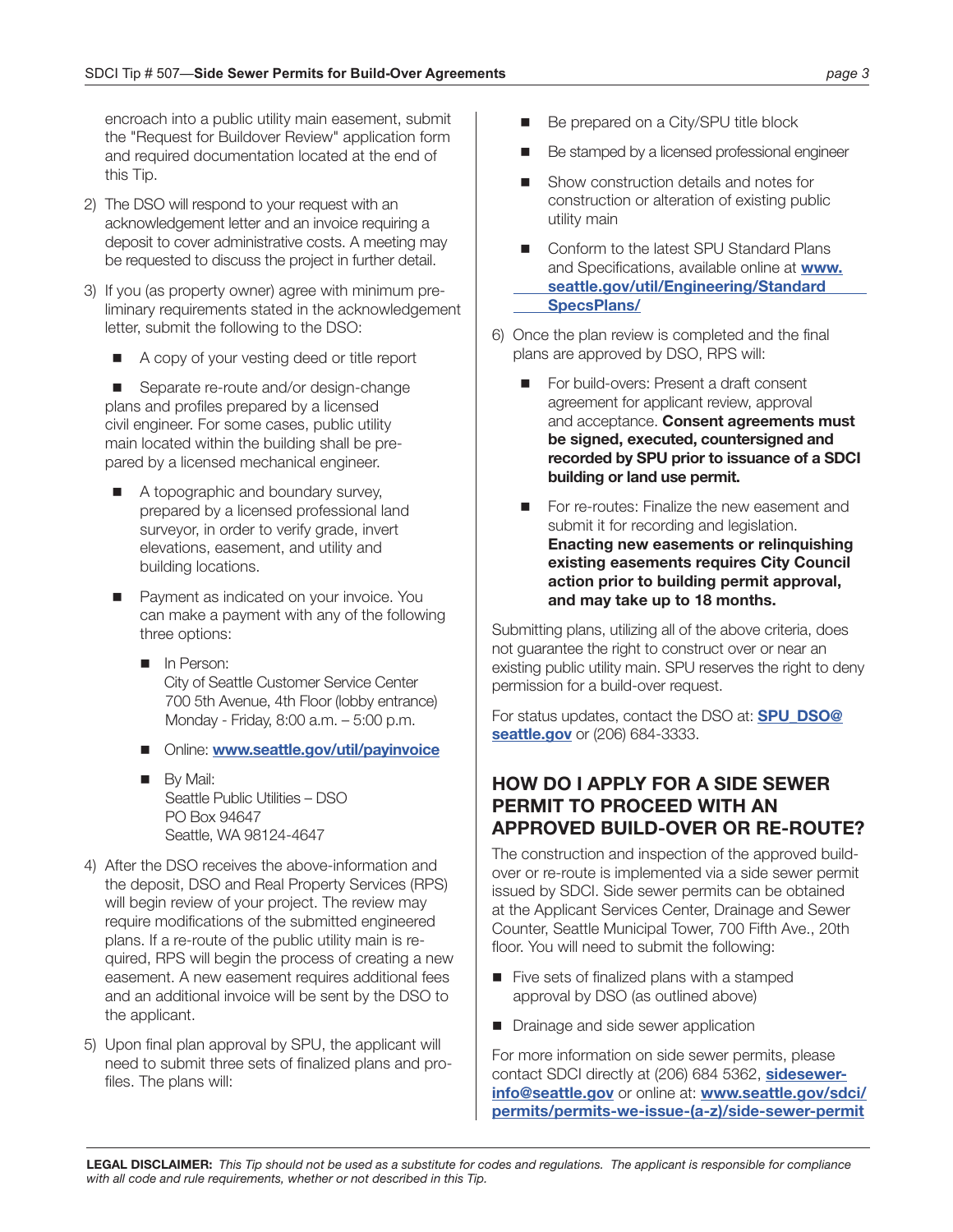#### **WHAT OTHER PERMITS MIGHT BE REQUIRED?**

#### **Plumbing Permits**

A plumbing permit may be required from Seattle/King County Environmental Health Services, Plumbing and Gas Piping Program, for a public utility main located within the building. Please note that the engineered plumbing plan also needs to be part of the approved building plan set.

Plumbing permits can be obtained at the Seattle/King County Health Department, Plumbing/Gas Piping Permit Counter, 401 5th Ave., 1100. For more information, call (206) 263-9566 or visit: **[www.kingcounty.gov/health](http://www.kingcounty.gov/healthservices/health/ehs/plumbing)[services/health/ehs/plumbing](http://www.kingcounty.gov/healthservices/health/ehs/plumbing)**.

#### **Street Use Permits**

Seattle Department of Transportation (SDOT) review and approval will be required for construction work done in the public right-of-way (ROW) if it is part of the buildover agreement. SDOT will issue a Street Use Permit or Utility Major permit when the build-over documents have been approved by SPU and have been recorded on the plans submitted to SDCI.

Permits can be obtained at SDOT, Street Use, Seattle Municipal Tower, 700 Fifth Ave., 23rd fl. For more information, call (206) 684-5253 or email **[SDOTPermits@](mailto:SDOTPermits@seattle.gov) [seattle.gov](mailto:SDOTPermits@seattle.gov)**.

#### **HOW DO I GET FINAL INSPECTION APPROVAL OF A BUILD-OVER OR RE-ROUTE?**

The construction of the relocated or replaced public utility main will be inspected by SPU Construction Management under the SDCI side sewer permit.

Prior to final inspection approval of the build-over or reroute, the following is required:

- Closed circuit television (CCTV): Submittal of preconstruction and post-construction project videos of the infrastructure may be required. A video of the existing public facilities and the constructed public facilities may also be required by SPU and/or SDCI.
- $\blacksquare$  Final written acceptance must be obtained from SPU's Construction Management Division before building occupancy.
- Submit construction plans, prepared by a licensed surveyor, to both the SDCI and SPU construction manage-

ment inspectors for approval as part of the build-over agreement or re-route.

As-built plans must be prepared and signed by a licensed surveyor at the conclusion of the project. The plans must include:

- $\blacksquare$  The location of existing and new structures
- $\blacksquare$  Finish floor elevations of the lowest level of the existing and new structures
- Delineation of the utility easement; and location and size of both the existing and new public and private sewer and/or drainage lines, including invert and finish grade elevations.
- $\blacksquare$  The distance to the existing upstream or downstream public maintenance hole (MH), along with an invert elevation

#### **WHAT ARE THE DIFFERENT AGENCIES ROLES AND RESPONSIBILITIES?**

#### **SPU**

SPU-DSO staff provides design plan review of relocated or replaced public utility main. If difficulties are encountered during construction, SPU will contact the applicant, contractor and SDCI site inspector and work with them to resolve the problems. Changes to the approved plan are generally not allowed and need to be approved by SPU-DSO.

SPU-RPS staff is responsible for working with the applicant to finalize the Build-Over Consent Agreement or Easement.

SPU Construction Management inspects all public utility main construction that SPU will ultimately own and maintain.

#### **SDCI**

SDCI ensures the build-over consent agreement/easement is approved by SPU prior to issuing a building or land use permit. SDCI also issues side sewer permits for build-over agreements which authorize construction of the build-over or re-route, conduct site inspections during construction, and coordinate actions related to obtaining the as-built plans.

SDCI will not finalize the building or side-sewer permit until SPU construction management grants final written acceptance of the main infrastructure.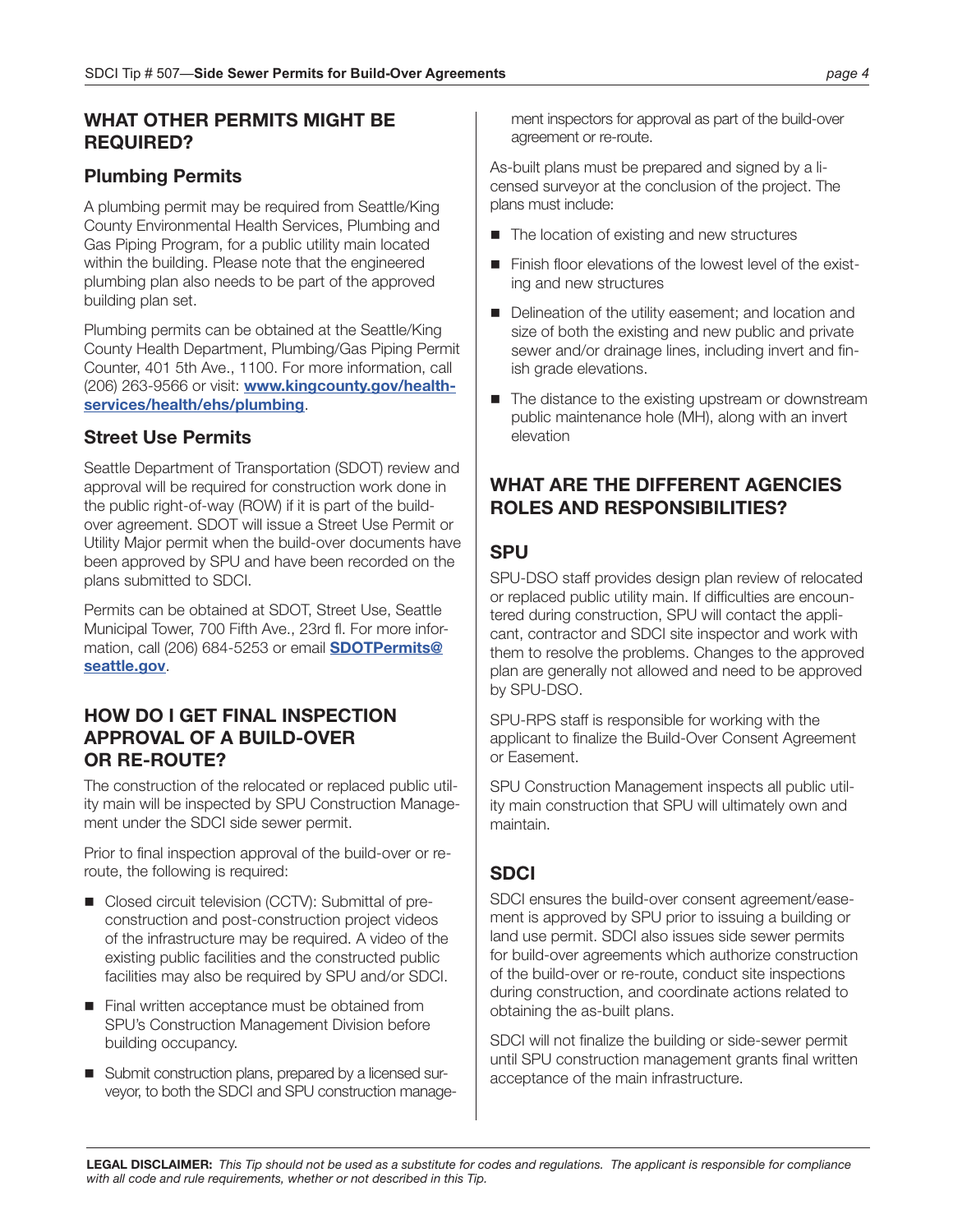#### **SDOT**

SDOT verifies any construction located in the ROW meets street right-of-way requirements, and issues utility or street use permits for build-over content agreements that are permitted within the ROW.

#### **Registered Side Sewer Contractors**

Construction or reconstruction of the existing public utility main must be performed by the applicant's Registered Side Sewer Contractor (RSSC) even if the existing public utility main is located on private property. A current RSSC list can be found on the Seattle Services Portal at **<https://cosaccela.seattle.gov/portal/>**.

#### **WHAT ARE THE ASSOCIATED FEES AND CHARGES?**

#### **SPU Administration Fees**

The fees associated with SPU review and issuance of a build-over agreement will include the staff time to review the applicant's plan and profile construction documents as submitted by the applicant's licensed engineer. If an easement is required, additional fees will be assessed.

#### **Side Sewer Fees**

The fees associated with a side sewer permit for a buildover or re-route project are established in the Seattle Municipal Code 21.16. Inspection time by the SDCI site inspector for the side sewer permit for build-over will be assessed when the inspection time exceeds the allotted permit inspection time as established by the applicable SDCI Director's Rule.

#### **Street Use Fees**

Included with the SDCI side sewer fee is a provision that any work in the ROW includes payment to SDCI (on behalf of SDOT) for a street use permit that will be part of the SDCI side sewer permit.

## **Access to Information**

Links to electronic versions of SDCI Tips and commonly used forms are available on the "Tools & Resources" page of our website at **[www.seattle.gov/](http://www.seattle.gov/sdci/)** [sdci/](http://www.seattle.gov/sdci/). Paper copies of these documents, as well as additional regulations mentioned in this Tip, are available from our Public Resource Center, located on the 20th floor of Seattle Municipal Tower at 700 Fifth Ave. in downtown Seattle, (206) 684-8467.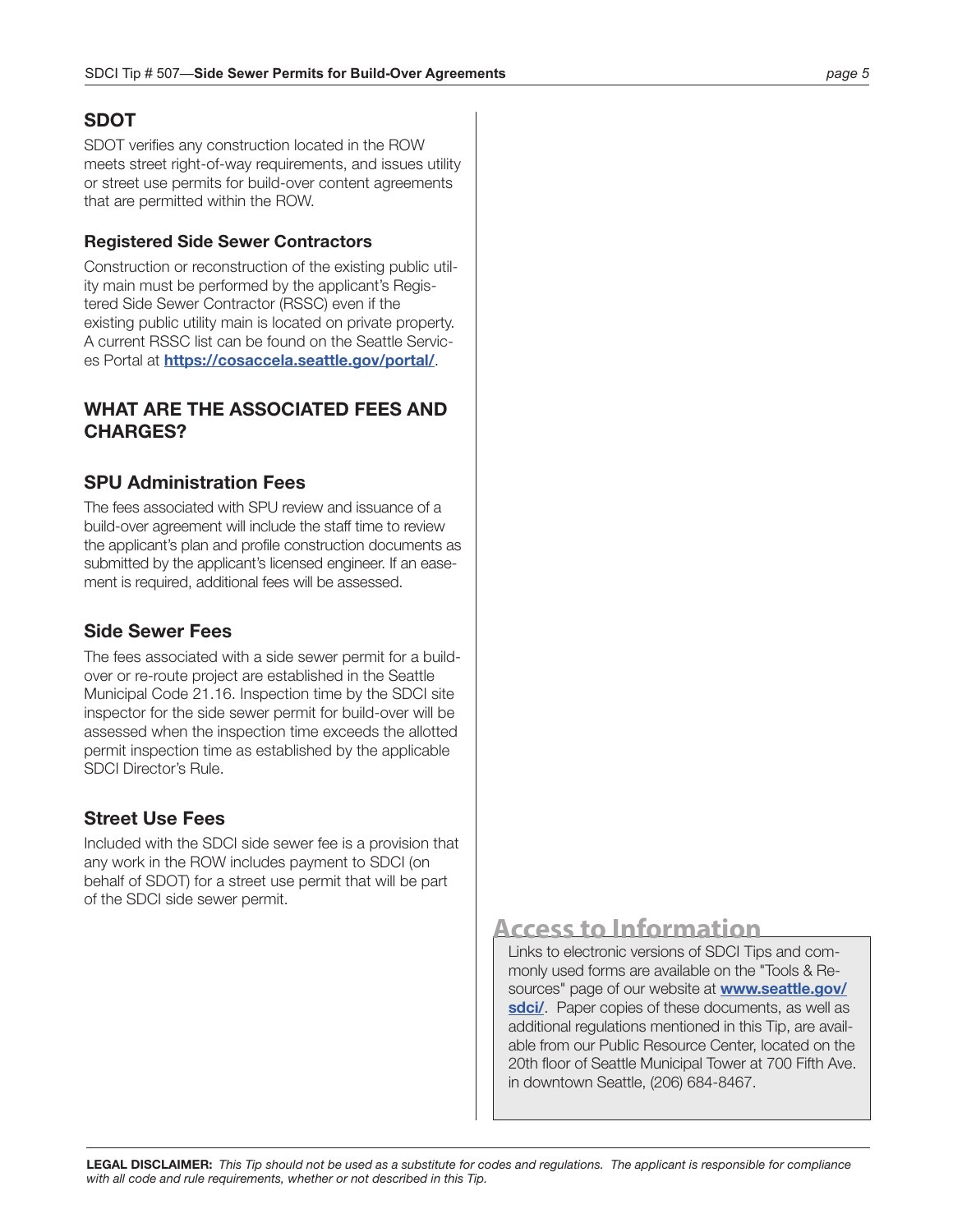

## **Build-Over and/or Re-Route Agreement Application**

To begin the Seattle Public Utilities (SPU) Development Services Office (DSO) review process for a Build-Over and/or Re-Route Agreement, complete this application and drop off at the DSO Intake Desk, email to spu\_dso@seattle.gov, or mail to:

Seattle Public Utilities Attn: Development Services Office 700 Fifth Ave., Suite 4700 PO Box 34018 Seattle, WA 98124-4018

Please allow up to 10 business days for the SPU DSO to review and respond to the application request.

- 1. Applicants First and Last Name:
- 2. Company Name:
- 3. Address (Street, City, State and Zip):
- 4. Contact Phone Number:
- 5. Contact Email Address:
- 6. Project Address:
- 7. Seattle Department of Construction and Inspections (SDCI) Permit Number, if available:
- 8. Reason for Request:



SDCI Correction Item

Information Inquiry

Other, explain: